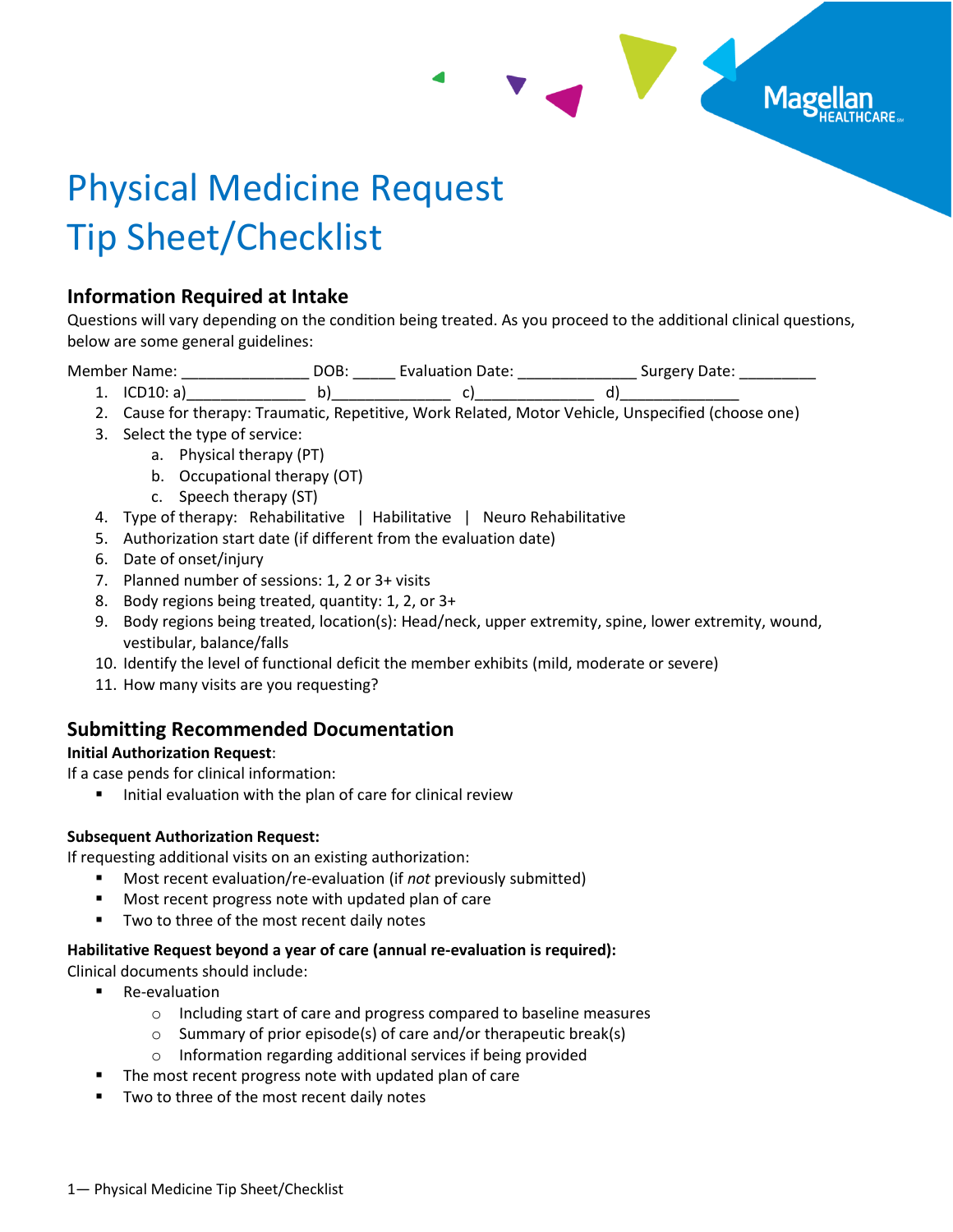## **Documentation Details Checklist:**

- $\Box$  Initial Evaluation
	- Past medical history (mechanism of injury/illness/disability, date of onset and/or exacerbation of condition, prior level of function)
	- Subjective Information (current level of function as well as underlying impairments)
	- Objective measures, standardized test scores and/or functional outcome scores appropriate for condition
	- Individualized assessment (detailed clinical interpretation of findings and expected progress of care)

#### *If habilitative care, must also include:*

- Summary of prior episode(s) of care and/or therapeutic break(s)
- Information regarding additional services if being provided
- $\square$  Detailed Plan of Care
	- Evidence-based treatment selections
	- Frequency and duration commensurate with level of disability
	- Specific, measurable, and time-oriented goals targeting identified functional deficits
	- Anticipated discharge recommendations
- $\Box$  Progress Note
	- Updated objective measures and overall functional progress toward goals
	- Summary of member's response to treatment (or lack thereof and why)
	- Explanation of any changes in the plan of care

 $\square$  Daily Notes

**Example 1** Evidence of skilled treatment interventions that cannot be performed by a layperson

# **Common Reasons Medical Necessity Criteria are Not Met**

Magellan Healthcare issues authorizations in accordance with Magellan Healthcare Clinical Guidelines and Milliman Care Guidelines for therapy. A link to these clinical guidelines can be found on [www.RadMD.com](http://www.radmd.com/) under *"Solutions/Physical Medicine."* Magellan Healthcare Guidelines for therapy services are based on evidence-based

research, generally accepted industry standards and best practice guidelines established by the corresponding national organizations.

## **Lack of Information \***

## **Initial Evaluation**

*Required at the initial OR subsequent request after a RadMD approval:* Document medical need for a course of therapy through objective findings and subjective self/caregiver reporting.

Include current/prior functional status, objective measures and/or age and discipline-specific standardized testing showing a delay or decline in functional status, and detailed clinical observations.

## **Progress Note**

Must be completed at regular intervals: Documentation should include assessment of overall progress (or lack thereof) toward each goal, changes in objective outcome measures/standardized testing, clinical observations, and treatment plan revisions, including frequency and duration of treatment.

#### **Objective Measures**

Objective measures and/or age-appropriate standardized testing showing delays are their connection to a decline in function. These should be completed at the initial evaluation to assess progress.

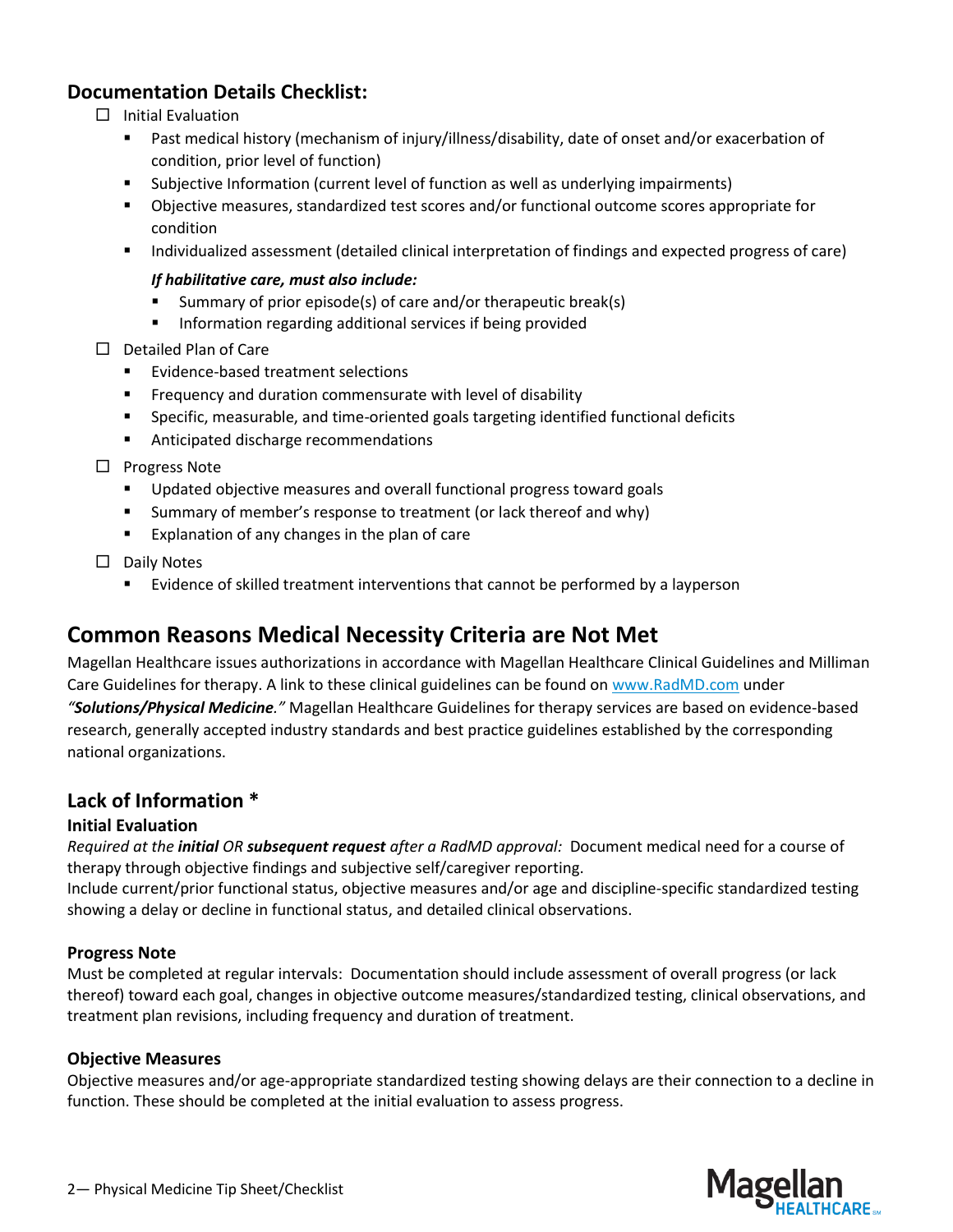# **Lack of Skilled Therapy \***

Records do not support skilled therapy in the treatment interventions, goals or plan of care.

Services must be reasonable or necessary and require the specific training, skill and knowledge of a licensed therapist.

The following does *NOT* support medical necessity:

- Diagnosis alone: Providers must explain why skilled care performed by a therapist is required.
- **EXECT** Services that can be self-administered or safely and effectively carried out by an unskilled person, without the direct supervision of a therapist.
- The unavailability of a competent or willing person to provide a non-skilled service does not indicate a need for more skilled care.
- Repetitive activities which do not require a licensed professional's expertise and can be learned and performed by the member or caregiver.
- Activities for general fitness and flexibility, sports specific training enhancement or general tutoring for improvement in educational performance.
- Members with mild complaints and minimal functional limitations that may be released to a home exercise program.

# **Lack of Progress \***

The practitioner records must demonstrate clear, specific, and measurable improvement in the member's pain and function every two weeks, or at regular intervals as appropriate for the documented condition.

Discharge from a rehabilitative or habilitative episode of care is expected once Maximum Therapeutic Benefit (MTB) has been reached. This can be determined when:

- Member has returned to their prior level of function.
- Meaningful improvement has occurred; however, there is no basis for further meaningful improvement or continued treatment.
- Record no longer demonstrates meaningful clinical improvement or meaningful improvement has not been achieved.

## **Excessive Request (partial denial) \***

The plan of care submitted is excessive for the documented condition and/or does not allow for demonstration of progress towards goals and improved function at regular time frames. After approved visits have taken place, the provider should submit current notes for review. These records will be reviewed for medical necessity. The records submitted could include (as appropriate):

- Progress note with updated objective measures, status of functional goals, updated plan of care with frequency and duration of treatment, and the reason for skilled care.
- Standardized testing.
- Daily notes showing treatment interventions and the member's response to care.

## **Excessive Frequency \***

## **Intense frequencies (3x/week or more)**

Considered for severe delays/deficits or specialized treatment protocols: May be appropriate during initial phase, but progressive decrease in frequency is typical. Will require additional documentation/testing to support.

## **Moderate frequency (2x/week)**

Should be consistent with moderate delays as established by objective measures and/or the general guidelines of formal assessments used in the evaluation.